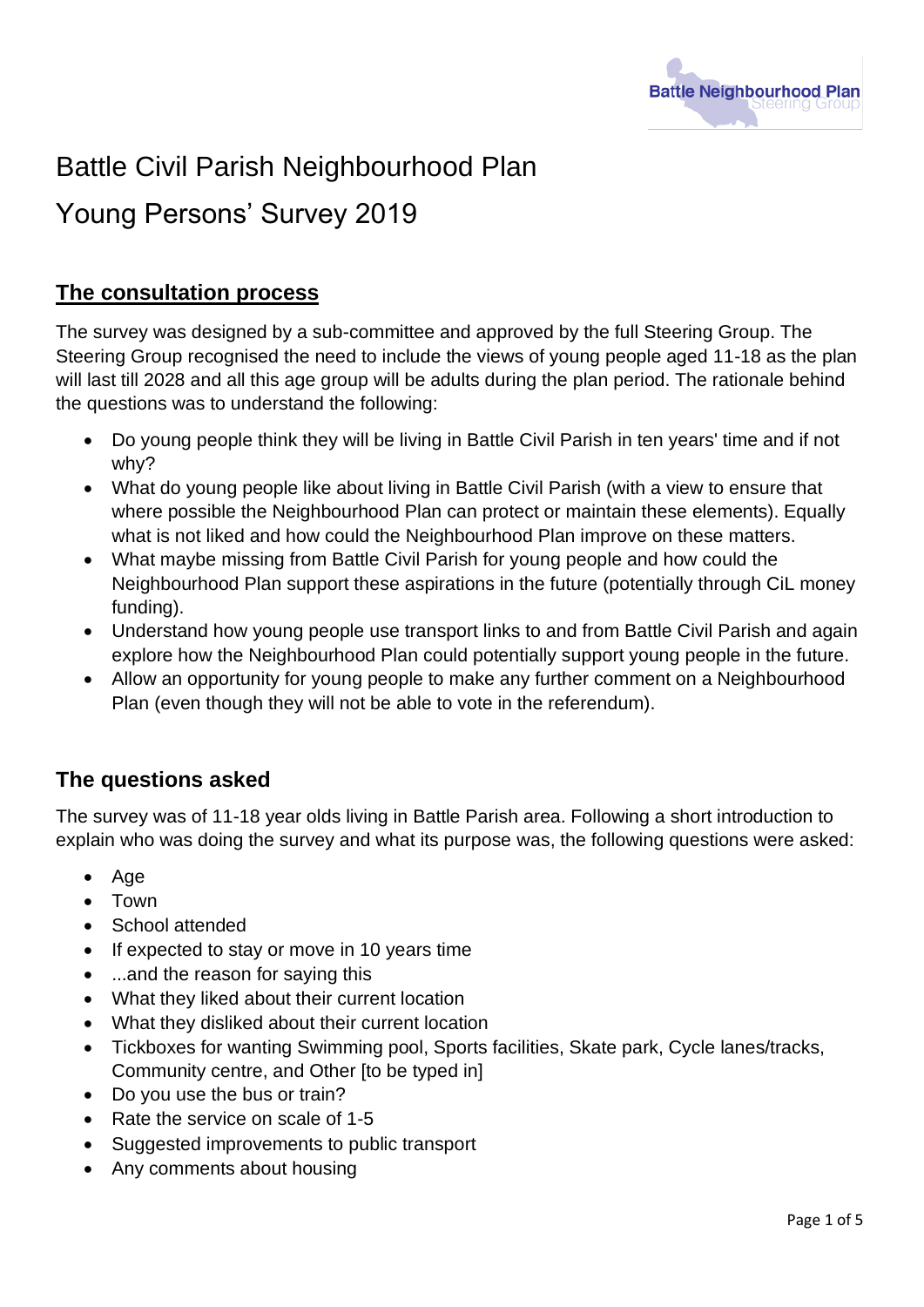

## **How was the questionnaire distributed?**

A PDF version of the survey was sent via email to the headmaster of the following schools within the parish:

- Claverham Community College [Secondary school in Battle]
- Battle Abbey [Private school in Battle]
- Battle and Langton [Primary school in Battle]
- Netherfield Primary [Primary school in Netherfield]

An online-version of the questionnaire was constructed using 'Google Forms', and a link to this was published online in the following places:

- "Battle Neighbourhood Plan" Facebook page
- "Battle, East Sussex Community Group" Facebook group
- "Battle (town in East Sussex) Community" Facebook group
- "The Darvel Down Appreciation Group" Facebook group
- "Netherfield WhatsOn" page (copied from DDaG by a Netherfield resident)

The steering group also approached a Battle Town Councillor known to have strong links with local youth groups, and this resulted in a small number of paper forms being completed.

#### **Responses**

All responses were entered onto a spreadsheet here:<https://tinyurl.com/tmu8j55>

Considering all responses, the following general statistics are available:

- 6% were completed online, mostly as a result of social media publicity
- 36% expected to remain in their current town in 10 years time
- 87% of responses came from those attending Claverham Community College. It is known to the steering group that this school has historically had a good track record of getting involved with such surveys.

#### **Likes, dislikes, and Wishlist**

Of those who thought they would **remain where they are in 10 years time**:

- 29% valued being near family and friends
- 23% said they generally liked the area
- 13% said they enjoyed the community feel and friendliness of locals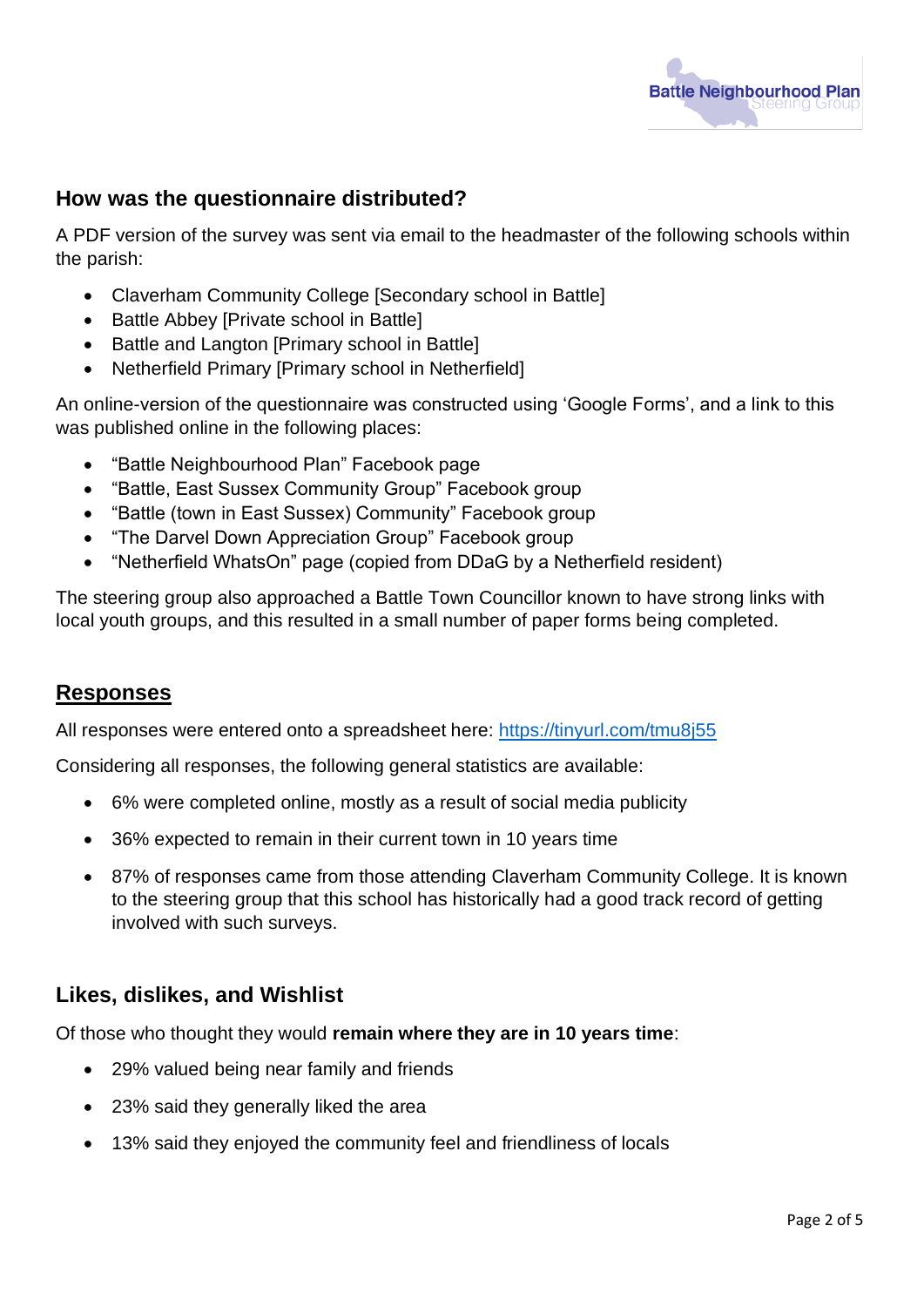

Of those who thought they would **move out within 10 years time:**

- 26% would be moving to take employment elsewhere
- 22% said there wasn't much to do in this area
- 20% wanted to attend university

When questioned on their general "likes" of the area:

- 17% enjoyed the quiet and peacefulness of where they live
- 16% liked the shops
- 15% valued the community feel
- 13% enjoyed the countryside around where they live
- 12% thought that people were friendly
- 11% enjoyed living near to friends and family
- 11% enjoved the recreation facilities
- 11% merely thought that the area was nice
- Other points of merit were the compact size of their area (e.g. easily walkable), the low crime, the historic nature of the built environment, the local events and clubs which one can attend.

When questioned on their general dislikes of the area:

- 34% reported a "lack of things to do" locally
- 25% disliked problems relating to traffic, congestion, parking and speeding
- 15% weren't satisfied with the shops
- Other dislikes are a lack of sports facilities, poor public transport, poor internet and phone reception, youth crime, unwanted housing development, litter / untidyness, and feeling unrepresented in local matters

The "I would like to see the following..." section was a series of checkboxes, the respondents were asked to tick as many boxes as they wished.

- 76% wanted a swimming pool
- 52% wanted sports facilities
- 43% wanted cycle lanes and/or tracks
- 32% wanted a skate park
- 21% wanted a community centre
- 33% filled in the "Other" option. Answers included a Cinema, Youth club, Bowling alley, additional Recreation, Fast food, and others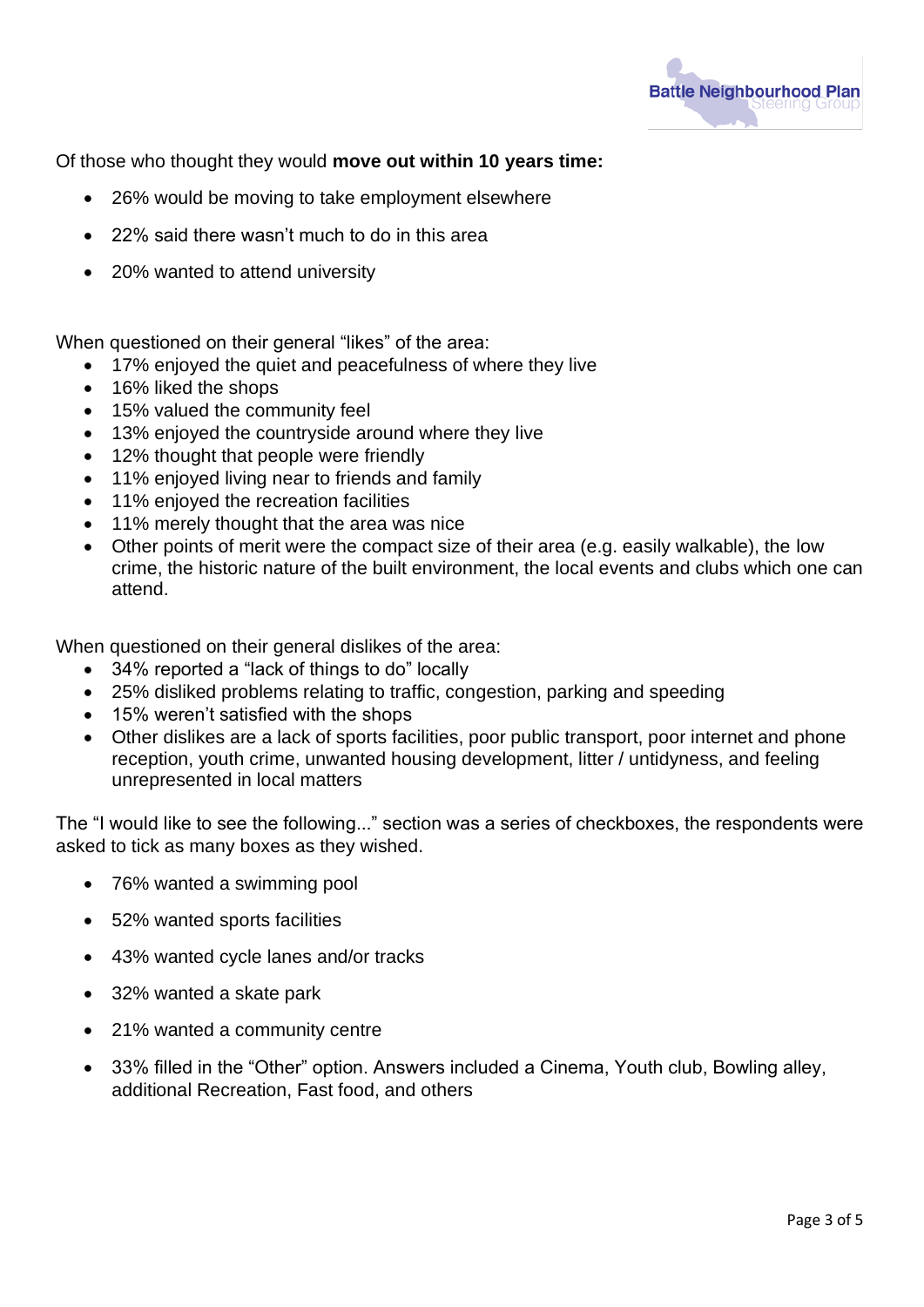

# **Transport**

Regarding public transport, 20% of respondents use the bus, and 56% use the train.

The questionnaire asked for a rating of public transport, from 1 (poor) to 5 (good). From those respondents that gave a rating, this was the distribution:

- $1 5%$
- $2 4%$
- $\bullet$  3 27%
- $\bullet$  4 43%
- $5 20%$

The numbers are perhaps more revealing when analysed per area, and expressed as a percentage of respondents in that area. Note that for this chart only, respondents to the questionnaire that did not answer this particular question are not included in the analysis, it is assumed that they do not use public transport and therefore cannot provide a rating.



From all the questionnaire respondents, suggestions for improving public transport were:

- 9% wanted a more frequent service
- 8% wanted better punctuality
- 5% wanted lower fares
- 4% wanted to improve cleanliness
- 3% wanted additional facilities, both at stations/stops, and on board
- Other suggested areas for improvement were staff friendliness, quicker journeys, less overcrowding, more environmentally friendly busses, increased safety, and a bus lane.